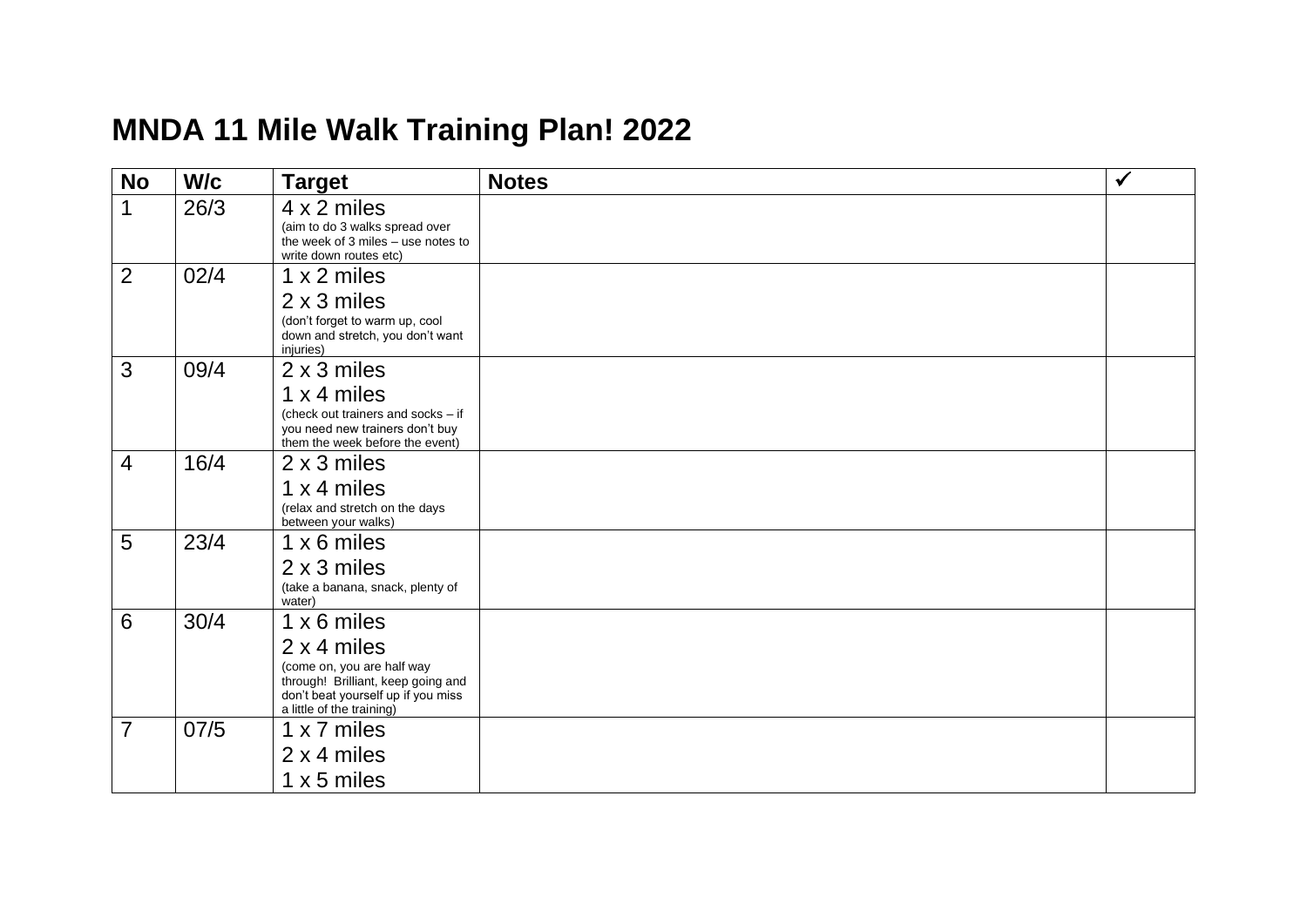|    |      | (warm up, cool down, getting<br>stronger. Are you using the notes<br>column? Got the right trainers?)    |                                                               |  |
|----|------|----------------------------------------------------------------------------------------------------------|---------------------------------------------------------------|--|
| 8  | 14/5 | 1 x 3 miles                                                                                              |                                                               |  |
|    |      | $1 \times 5$ miles                                                                                       |                                                               |  |
|    |      | (come on, you can do it, don't<br>forget your snacks)                                                    |                                                               |  |
| 9  | 21/5 | 2 x 8 miles                                                                                              |                                                               |  |
|    |      | 2 x 4 miles                                                                                              |                                                               |  |
|    |      | (go on, get up early and start the<br>long walk. The long walks are<br>important - then treat yourself!) |                                                               |  |
| 10 | 28/5 | $2 \times 4$ miles                                                                                       |                                                               |  |
|    |      | (got any sponsors?, feeling<br>excited about the big day - well<br>done getting this far!!!!)            |                                                               |  |
| 11 | 04/6 | $1 \times 10$ miles                                                                                      |                                                               |  |
|    |      | 2 x 3 miles                                                                                              |                                                               |  |
|    |      | (ok, plan this big one with some<br>friends. Take plenty of water,<br>snacks and drink wine tonight)     |                                                               |  |
| 12 | 11/6 | 2 x 3 miles                                                                                              |                                                               |  |
|    |      | (You are amazing - nearly there<br>and it's going to be so much fun,<br>PROMISE)                         |                                                               |  |
| 13 | 18/6 | The Big Day $-$                                                                                          | Meet at the The Minnis, Birchington for 9 am breakfast. Ready |  |
|    |      | approx 11 miles                                                                                          | to start our walk between 10.30 am and 11 am (waiting for     |  |
|    |      | (can't wait to meet you all and say                                                                      | Whitstable gang).                                             |  |
|    |      | a massive well done, thank you)                                                                          |                                                               |  |
|    |      |                                                                                                          |                                                               |  |